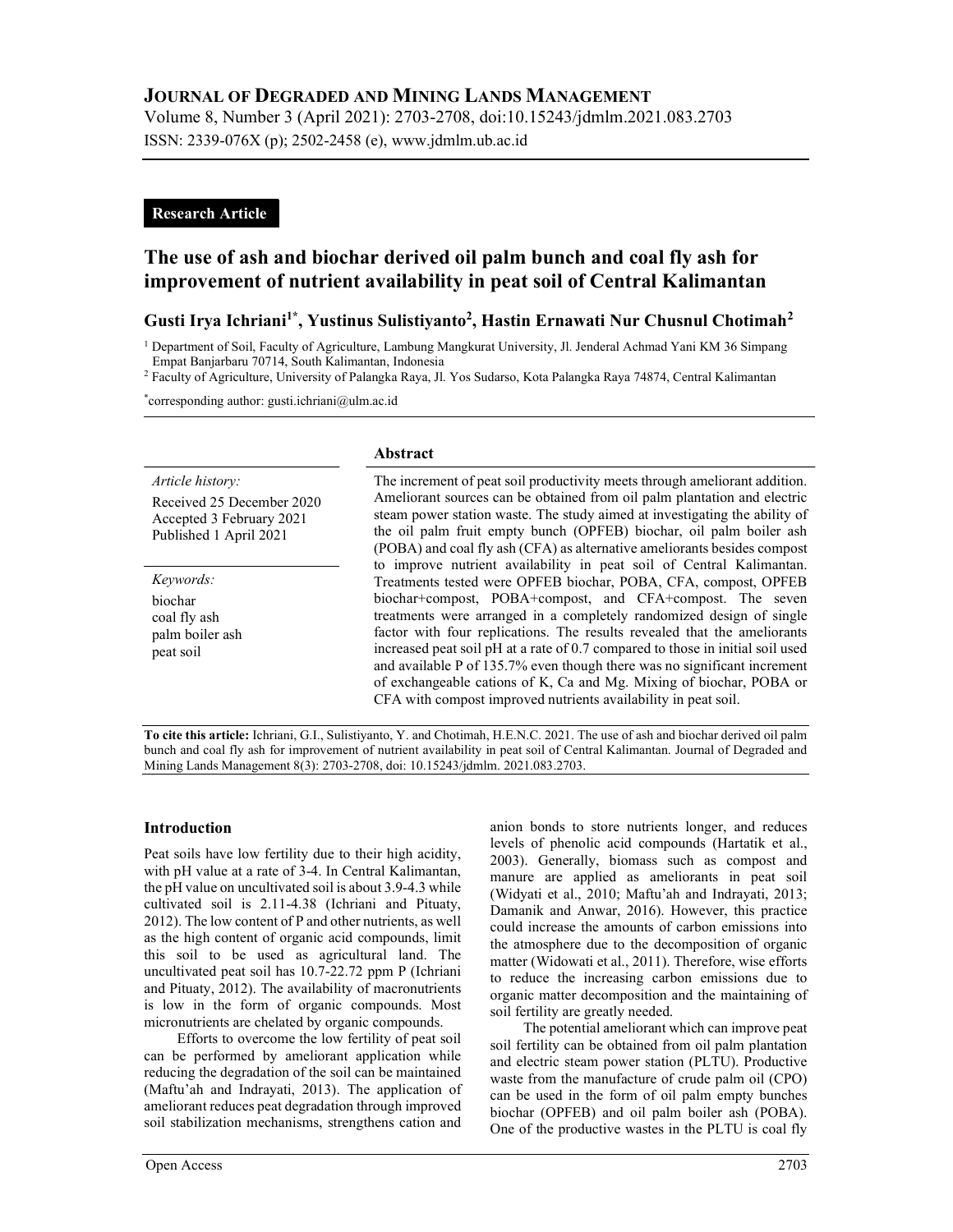ash (CFA). Indonesia has 14.3 million hectares of oil palm plantation areas with CPO production at a rate of 29.3 million tons in 2018. In the same year, Central Kalimantan has 1.51 million ha with a total CPO production of 6.04 million tons (Central Bureau of Statistics, 2019). OPFEB contribute 23% of biomass from CPO production (Indriyati, 2008). Therefore, the potential biomass obtained reached 1.39 million tons from 6.04 million tons of CPO processed. Management of OPFEB is still limited. Generally, some of them are just stacked around the road, and others are composted. OPFEB biomass modified into biochar has been investigated by Ichriani et al. (2018). In addition, the oil palm boiler ash (POBA) derived from the shell, and palm fibre combustion at 800-  $900^{\circ}$ C is generated by CPO production. The POBA has alkaline pH and contains  $30-40\%$  K<sub>2</sub>O,  $7\%$  P<sub>2</sub>O<sub>5</sub>,  $9\%$ CaO and 3% MgO (Ricki et al., 2014).

The coal combustion process in power plants station produces 5% solid pollutants in the form of ash. The resulting ash consists of 80-90% CFA, and the rest is coal bottom-ash. The estimated coal demand for domestic power plant station fuel needs by 2027 reaches 162 million tons (PT. PLN, 2018). Coal fly ash contains a high amount of Fe, Ca, Al, Si, K and Mg, a moderate amount of Zn, B, Mn and Cu, and a small amount of C and N percentage. The chemical and biological toxicity analysis showed that CFA contains less leached heavy metal, it is almost non-toxic, and it is relatively harmless (Dzantor et al., 2015; Damayanti, 2018). Therefore, CFA can be utilized for improving rice productivity (Prasetyo et al., 2010) and maize productivity (Kaur and Goyal, 2015; Fahrunsyah et al., 2018).

The objective of this research was to study the ability of OPFEB biochar, POBA, and CFA in enhancing the nutrient availability in peat soil of Central Kalimantan.

### Materials and Methods

Peat soil used was collected from Kalampangan, Sebangau, Central Kalimantan (2°16'57.9" S and  $114°01'27.0"$  E). Oil palm fruit empty bunch (OPFEB) was kindly donated by PT Surya Inti Sawit Kahuripan, Parenggean, Kotawaringin Timur, Central Kalimantan. The production of biochar from OPFEB was conducted in the Laboratory of Bioenergi, Universitas Tribuwana Tunggadewi, Malang. The biochar construction was done as a slow pyrolisis at  $400^{\circ}$ C heating for 6 hours in the minimal oxygen content (Ichriani et al., 2018). The OPFEB biochar has pH H<sub>2</sub>O (1:5) = 9.90, total N = 0.95%, total P = 0.22% and total  $K = 1.10$  ppm. Oil palm boiler ash (POBA) was obtained from PT. Archipelago Timur Abadi, Gunung Mas, Central Kalimantan. The POBA has pH  $H<sub>2</sub>O$  (1:5) = 9.93 and contains 67% total P. Coal fly ash (CFA) was taken from PLTU PT. Cahaya Fajar Kaltim located in Embalut village, Tenggarong Seberang sub-district, Kutai Kartanegara district, East Kalimantan. The chemical properties of CFA were the pH H<sub>2</sub>O = 9.8, total P = 1378.56 ppm, total N = 0.05%, and total  $K = 719.35$  ppm (Fahrunsyah et al., 2018). The giant Salvinia aquatic plant (Salvinia molesta) was used as compost raw materials. The production of S. molesta compost was carried out in the greenhouse of the Department of Agronomy, Faculty of Agriculture, Palangka Raya University. The chemical properties of the compost were pH  $H_2O (1:5) = 4.87$ , total  $P = 0.1\%$ , total N =  $0.6\%$ , MgO =  $0.19\%$ , CaO =  $0.77\%$ , and K<sub>2</sub>O  $= 0.31\%$ . The peat soil was air-dried for 7 days and sieved using a 2 mm mesh sieve, and weighed by 500 g/polybag. The preliminary results of chemical properties of peat were pH  $H_2O(1:5) = 3.06$ , available P (Bray I) = 82.11 ppm, exchangeable  $K = 0.61$ cmol/kg, exchangeable  $Mg = 1.32$  cmol/kg, and exchangeable  $Ca = 4.34$  cmol/kg. Each ameliorant material was applied on peat at a rate of 15 t/ha (biochar, POBA, and CFA) and 20 t compost/ha. Seven treatments, namely OPFEB biochar, oil palm boiler ash (POBA), coal fly ash (CFA), compost, OPFEB biochar + compost, POBA + compost, and CFA + compost, were arranged in a completely randomized design of single factor with four replications. The ameliorant sources were applied on peat soil and incubated for four weeks. The humidity was maintained at field capacity. At the end of incubation, soil samples were taken for laboratory analysis of pH H2O 1:5 (electrode glass), exchangeable K, Ca, and Mg (atomic absorption spectroscopy), and available P (Bray I) (Soil Research Institute, 2005). Statistical analysis of observed data was done using Analysis of variance with F-test at 5% level of significance followed by Duncan's Multiple Range Test (DMRT) at  $p = 0.05$ .

### Results and Discussion

### Soil pH

Biochar, POBA, CFA and compost gave significant enhancement of peat soil pH compared to its initial pH (Figure 1). The low increment at a rate of 0.1 point occurred on CFA treatment which was higher than POBA, CFA and compost application. The result is in line with Maftu'ah and Indrayati (2013) investigation on coconut shell biochar in peat soil. Application of biochar + compost that increased the pH by 0.72 points showed that the combination of compost with inorganic ameliorant (biochar and CFA) increased soil pH. The effective improvement of pH that was resulted from the soil buffering reaction was caused by the combination of organic and inorganic ameliorant, particularly biochar. The decomposition and mineralization of compost produce  $CO<sub>2</sub>$  functioning as a buffer compound to increase soil pH (Bohn et al., 1985; Stevenson, 1994). In addition, the compost and biochar contain the negatively functional groups (Ichriani et al., 2018) that are beneficial to bind soil  $H^+$ (Bohn et al., 1985). Peat soil has organic compounds that come from the result of decomposition of organic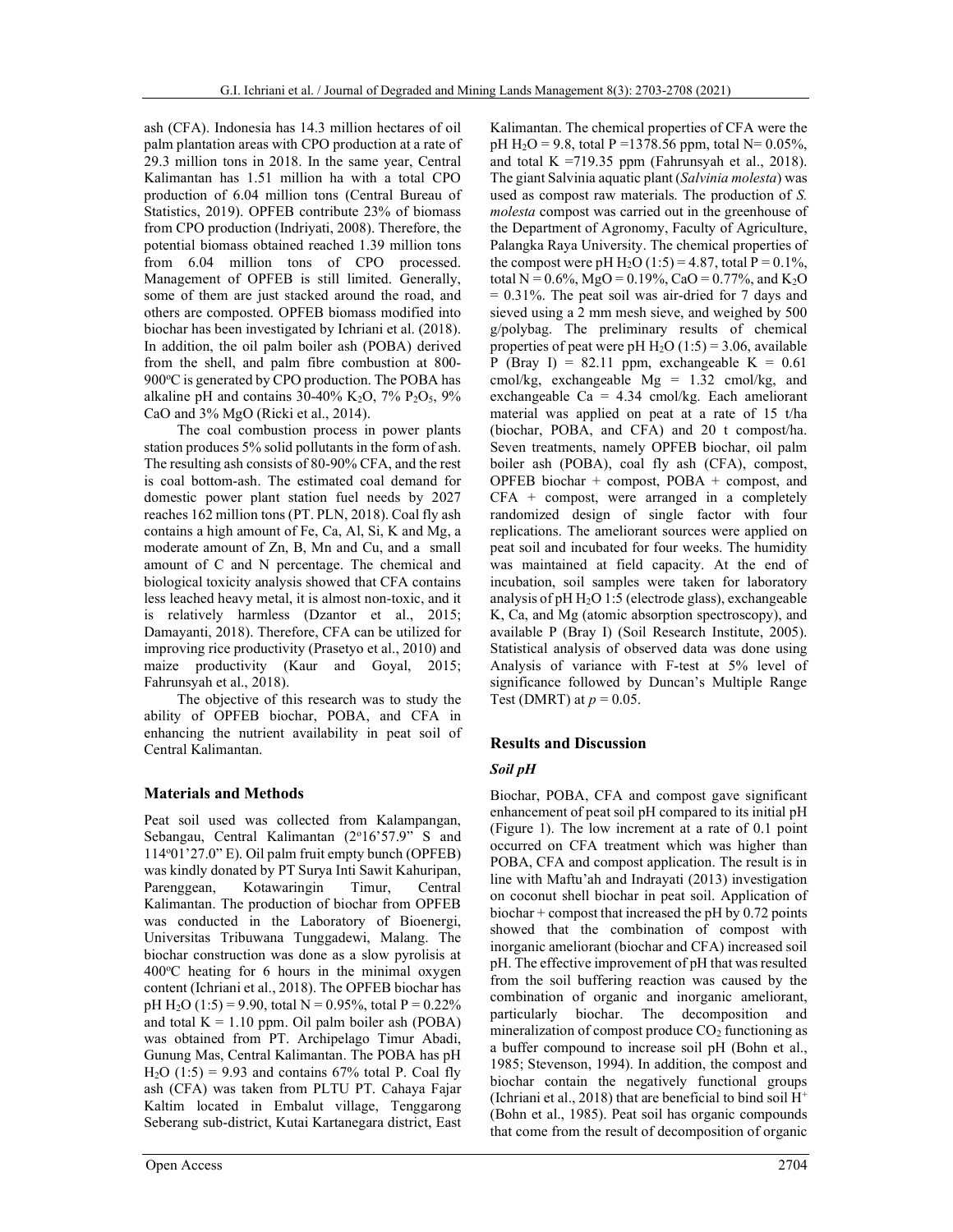matter and high in lignin content. Lignin which undergoes a degradation process under anaerobic condition, will break down into humic compounds and phenolic acids. Phenolic acid is one of the contributors to acidity in peat soils due to the functional groups (i.e. carboxyl groups, hydroxyl groups). Lesbani and Badaruddin (2012) reported that humic acid extracted from Muara Kuang Ogan Ilir peat soil was dominated by carboxyl groups (-COOH) of 560 mmol/kg and hydroxyl groups (-OH) of 125 mmol/kg.





The activity of organic acids (especially phenolic acid derivatives) can be reduced through the provision of biochar, POBA, and CFA. Increasing the resistance of rice against organic acid poisoning resulted from the application of EPOEB ash was able to reduce the concentration of phenolic acid derivatives, i.e. ferulic, syringic, and p-cumarate (Haryoko, 2012). The decreasing of hydroxybenzoic acid and p-coumaric from 53.45 ppm and 26.18 ppm to 0.24 ppm and 0.13 ppm were demonstrated by ameliorating peat soil using fly-ash from pulp boiler waste (Rini et al., 2007). The addition CFA of 5% by (Sunardi et al., 2009) and 15 t/ha by (Syafitri et al., 2012) increased soil pH on peat soil. In our study, the increase in soil pH was low, indicating the organic acid activity decrease was not maximal.

#### The availability of K, Ca, and Mg

The peat soil nutrient status underwent changes with the application of biochar, POBA, CFA and compost (Figure 2). A significant increment occurred on exchangeable K and exchangeable Ca except for exchangeable Mg. However, these ameliorants showed inconsistent positive effects in the availability of peat soil nutrients such as compost, which impacted the increase of availability of K, Ca, and Mg. The application of CFA on peat soil has not been able to increase exchangeable Mg and exchangeable K, except for exchangeable Ca. The exchangeable Ca has increased by 28.57% compared to the exchangeable Ca of the initial soil. In addition, the availability of soil nutrients impacted by POBA that was higher than CFA treatment has not been able to improve the soil nutrients in the short term (Utami, 2018). This phenomenon was due to the impact of CFA and POBA as slow-release ameliorant resulting in a long time to dissolve and increase the nutrient content in the soil. The CFA and POBA ameliorant sources contain high macro and micronutrients (Sulistiyanto et al., 2015; Fahrunsyah et al., 2019).



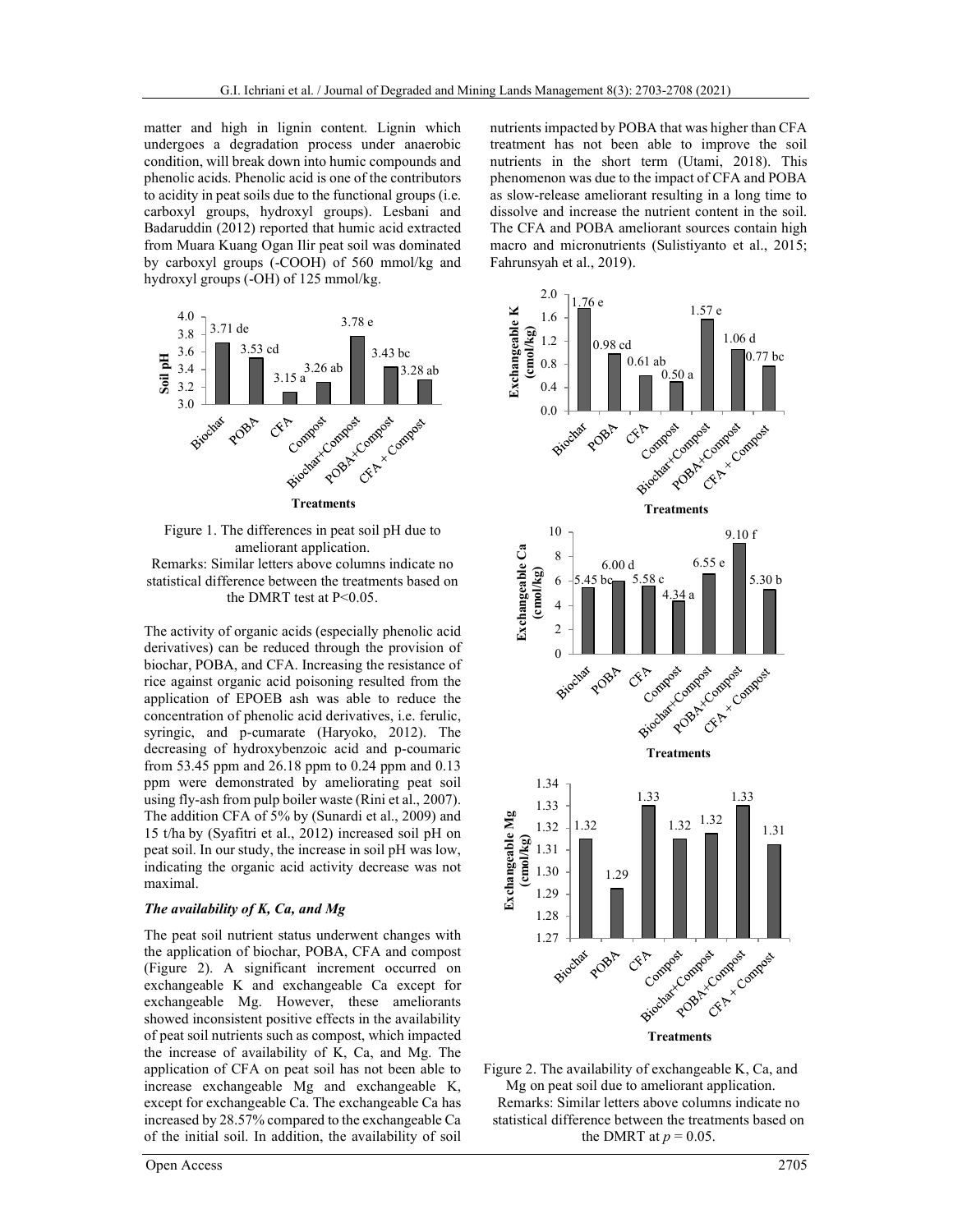However, the compounds contained in CFA and POBA were crystalline silicate compounds that were formed due to heating to high temperatures. The crystalline silicate compounds resulted in macro and micronutrients difficult to dissolve (Mulyani et al., 2016). Likewise, OPEFB biochar has a structure of aromatic ring compounds  $(C = C)$  and crystalline which is formed from cellulose and lignin compounds. These structures are formed due to the high heating of cellulose and lignin compounds in the slow pyrolysis process (Joseph et al., 2010; Shaaban et al., 2014).

The GCMS analysis of OPEFB biochar indicated that the dominant organic compounds were presumably in the form of cyclopropane compounds (15.51%) and cycloheptatriene compounds (12.04%) (Ichriani et al., 2018). The application of biochar or biochar+compost could escalate the availability of K nutrient, among others. In the short term, biochar was able to increase the availability of K, and in the long term, it had the effect of preserving nutrients (Biederman and Harpole, 2013). Biochar application has increased 69-89% availability of soil K (Widowati et al., 2014) and the residual biochar still has a positive effect on the availability on the soil K in the next growing season (Widowati et al., 2017). Synergism between the mixing of inorganic ameliorants (biochar, POBA, and CFA) and organic ameliorants (compost) triggered an increase in exchangeable K and exchangeable Ca because of its capability to provide higher K and Ca availability compared to the unmixed treatments.

The increase in soil nutrients availability was thought to be due to the presence of organic acid compounds such as humic acid compounds from compost (Mulyani et al., 2016). Besides, the process of decomposition and minerals release through compost mineralization results in increased nutrient availability.

#### Availability of P

The application of biochar, POBA, and CFA provided a significant increase in the peat soil P availability (Figure 3). The biochar  $+$  compost amendment produced the lowest P compared to other treatments, even though there was an increase of 135.7% available P compared to the initial P of the soil. Application of coconut shell biochar mixed with chicken manure was able to increase the available P of peat soil from 31.63 ppm  $P_2O_5$  to 232.03 ppm  $P_2O_5$  (Maftu'ah and Indrayati, 2013). Other studies have shown similar results that the CFA application can increase the availability of nutrients in the soil, including the P nutrient (Rani and Kalpana, 2010; Fahrunsyah et al., 2018). The significant enhancement in P availability was not optimal when compared with the total P content in the ameliorant source because all P compounds were not changed completely into available form. The total P content at POBA was 6,492.44 ppm  $P_2O_5$  (Sulistiyanto et al., 2015) and 1,378 ppm  $P_2O_5$  at CFA (Fahrunsyah et al., 2019). In peat soil, the availability of inorganic P is low (Aryanti

Open Access 2706

et al., 2016). This is because soil P is dominated by organic P (Ilham et al., 2019). Soil P is also bound by organic acid compounds (Istina et al., 2019). The total organic P of peat soils from Air Sugihan Kiri, South Sumatra, ranged from 77-90% and P-inorganic 10- 23% (Hartatik et al., 2003).



Figure 3. The P availability of peat soil due to ameliorants.

Remarks: Similar letters above columns indicate no statistical difference between the treatments based on the DMRT at  $p = 0.05$ .

The not optimal availability of P is thought to be due to not all P compounds contained in the ameliorant material have changed into available forms. Another thing is thought to be due to the low activity of soil microbes that help dissolve phosphate, especially phosphate solubilizing microbes. Soil microbes helped dissolve phosphate, especially phosphate solubilizing microbes, through their organic acid secretion (Cunningham and Kuiack, 1992). The soil pH of peat soil was low (Figure 1), indicating a high level of acidity. Soil acidity conditions do not support the presence of microbes, so that the activity of the phosphate solubilizing microbial is still low. Phosphate solubilizing microbes are able to secrete the enzyme phosphatase and low molecular weight organic acids, namely oxalate, malic, succinic, and fumarate (Ingle and Padole, 2017). The existence of the enzyme helped the hydrolysis of P soil which were still bound to form soluble P or available P (Lal, 2002). Soil cations  $(A1^{3+}, Fe^{3+}, and Ca^{2+})$  which fixation of P can also be chelated by organic acids derived from phosphate solubilizing microbes (Ingle and Padole, 2017; Istina et al., 2019). This mechanism has the effect of increasing soil P availability and efficiency of P fertilization (Istina et al., 2019). The production of phytohormones, vitamins, or amino acids resulted from the activity of soil microorganisms may also affect soil P release (Chakkaravarthy et al., 2010). Therefore, further research on the application of the indigenous phosphate solubilizing microbes and specific locations needs to be studied to maximize the availability of P in agriculture on peat soils.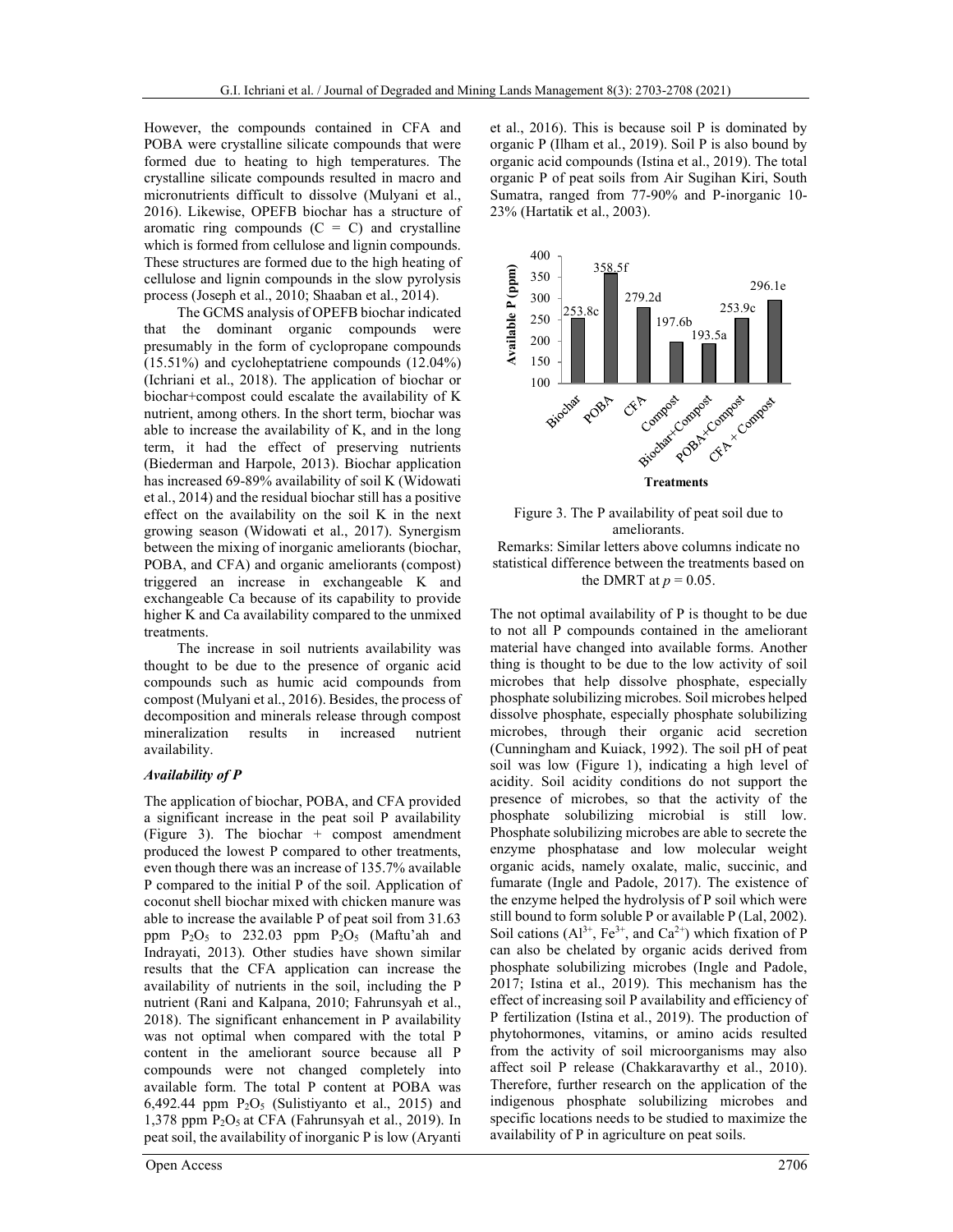#### Conclusion

Application of biochar, POBA, CFA, compos, and the mix with compost were able to reduce acidity and increase available P in peat soil. The increment of pH was approximately 0.1- 0.7 above the initial soil pH. Compared to the initial available P there was an increase P of more than 135.7%. The amelioration supplied K and Ca nutrients but not with Mg. The results confirmed that the mixing of biochar, POBA, or CFA with compost increased peat soil nutrients availability.

#### Acknowledgements

The authors would like to thank the University of Palangka Raya to fund this study through PNBP Grant 2019. Thanks are also directed to PT. Surya Inti Sawit Kahuripan, Central Kalimantan for kindly donating OPFEB materials, PT. Archipelago Timur Abadi, Central Kalimantan for POBA materials, and PLTU PT. Cahaya Fajar Kaltim of Embalut, East Kalimantan for providing coal fly ash.

#### References

- Aryanti, E., Novlina, H. and Saragih, R. 2016. Effect of Azolla pinata compost with different doses for macro fertility of peat soil and its application in plant growth of kale (Ipomea reptans Poir). Jurnal Agroteknologi 6(2): 31-38 (in Indonesian).
- Biederman, L. A. and Harpole, W.S. 2013. Biochar and its effects on plant productivity and nutrient cycling: A meta-analysis. GCB Bioenergy 5(2): 202-214.
- Bohn, H.L., McNeal, B.I. and O'Connor, G.A. 1985. Soil Chemistry. John Wiley and Sons, Inc. USA. 135-150, 190-198 p.
- Central Bureau of Statistic. 2019. Indonesian Palm Oil Statistics. 2018. Central Bureau of Statistic. Jakarta. https://www.bps.go.id/publication/2019/11/22/ (in Indonesian).
- Chakkaravarthy, M.V., Arunachalam, R., Vincent, S., Paulkumar, K. and Annadurai, G. 2010. Biodegradation of tricalcium phosphate by phosphate-solubilizing bacteria. Journal of Biological Sciences 10(6): 531-535.
- Cunningham, J.E. and Kuiack, C. 1992. Production of citric and oxalic acids and solubilization of calcium phosphate by Penicillium bilaii. Applied and Environmental Microbiology 58(5): 1451-1458.
- Damanik, Z. and Anwar, M. 2016. Effect of Eleocharis grass and rock phosphate on soil acidity and sorption of phosphate onto peat soil. Jurnal Agrium 13(2): 35-43 (in Indonesian).
- Damayanti, R. 2018. Coal ash and its utilization: A technical review on its chemically characteristics and toxicology. Jurnal Teknologi Mineral dan Batubara 14(3): 213-231. (in Indonesian).
- Dzantor, K., Adeleke, E., Kankarla, V., Ogunmayowa, O. and Hui, D. 2015. Using coal fly ash agriculture: combination of fly ash and poultry litter as soil amendments for bioenergy feedstock production. Coal Combustion and Gasification Products 71: 33-39.
- Fahrunsyah, Kusuma, Z., Prasetya, B. and Handayanto, E. 2018. Improvement of some chemical properties of an Ultisol of East Kalimantan through application of

combined coal fly ash and oil palm empty fruit bunch. Bioscience Research 15(3): 1805-1815.

- Fahrunsyah, Kusuma, Z., Prasetya, B. and Handayanto, E. 2019. Utilization of coal fly ash and oil palm empty fruit bunch compost to improve the uptake of soil phosphorus and yield of maize grown on Ultisol. Journal of Ecological Engineering 20(6): 36-43.
- Hartatik, W., Idris, K., Sabiham, S., Djuniwati, S. and Adiningsih, J. 2003. Composition of phosphorus fraction on peat added with mineral soil ameliorant and p fertilization. Jurnal Tanah dan Iklim 21: 15-30. (in Indonesian).
- Haryoko, W. 2012. The response of tolerant rice varieties amino acids organic peat on rice with oil palm empty fruit bunch ash. Jurnal Embrio 5(2): 76-84 (in Indonesian).
- Ichriani, G.I., Syehfani, Nuraini, Y. and Handayanto, E. 2018. Formulation of biochar-compost and phosphate solubilizing fungi from oil palm empty fruit bunch to improve growth of maize in an Ultisol of Central Kalimantan. Journal of Ecological Engineering 19(6): 45-55.
- Ichriani, G.I. and G. Pituaty. 2012. Availability and adequacy of maize nutrients in the peatland of Palangka Raya. Jurnal Media Sains 4(2): 123-127 (in Indonesian).
- Ilham, F., Prasetyo, T. B. and Prima, S. 2019. Effect of dolomite on the peat soil chemical properties, growth and yield of onion (Allium ascalonicum L). Jurnal Solum 16(1): 29-39 (in Indonesian).
- Indriyati, I. 2008. Potential of the palm oil industry waste in Indonesia. Jurnal Rekayasa Lingkungan 4(1): 63-69. (in Indonesian).
- Ingle, K.P. and Padole, D.A. 2017. Phosphate solubilizing microbes: An overview. International Journal of Current Microbiology and Applied Sciences 6(1): 844- 852.
- Istina, I.N., Nurhayati, N., and Jakoni, J. 2019. Indigenous phosphate solubilizing microbe on soil productivity enhance at Riau Province. Jurnal Dinamika Pertanian Edisi Khusus(3): 27-34. (in Indonesian).
- Joseph, S.D., Camps-Arbestain, M., Lin, Y., Munroe, P., Chia, C.H., Hook, J., van Zwieten, L., Kimber, S., Cowie, A., Singh, B. P., Lehmann, J., Foidl, N., Smernik, R. J. and Amonette, J. E. 2010. An investigation into the reactions of biochar in soil. Soil Research 48(7): 501- 515.
- Kaur, R. and Goyal, D. 2015. Mineralogical studies of coal fly ash for soil application in agriculture. Particulate Science and Technology 33(1): 76-80.
- Lal, R. 2002. Soil carbon dynamics in cropland and rangeland. Environmental Pollution 116(3): 353-362.
- Lesbani, A., and Badaruddin, M. 2012. Humic acid characteristics of peat soil in Muara Kuang, Disctric of Ogan Ilir. Majalah Ilmiah Sriwijaya 21(14): 2-9. (in Indonesian).
- Maftu'ah, E. and Indrayati, L. 2013. The use of biochar to improve soil properties and growth of paddy in peatland. Agrivita 35(3): 290-295.
- Mulyani, S., Suryaningtyas, D.T., Suwardi and Suwarno. 2016. Quality improvement of compost from empty oil palm fruit bunch by the addition of boiler ash and its effect on chemical properties of Ultisols and the production of Mustard (Brassica juncea L.). Journal of Tropical Soils 21(3): 161-169.
- Prasetyo, T.B., Yasin, S. and Yeni, E. 2010. Effect of coal ash application as a source of silica (Si) on the growth